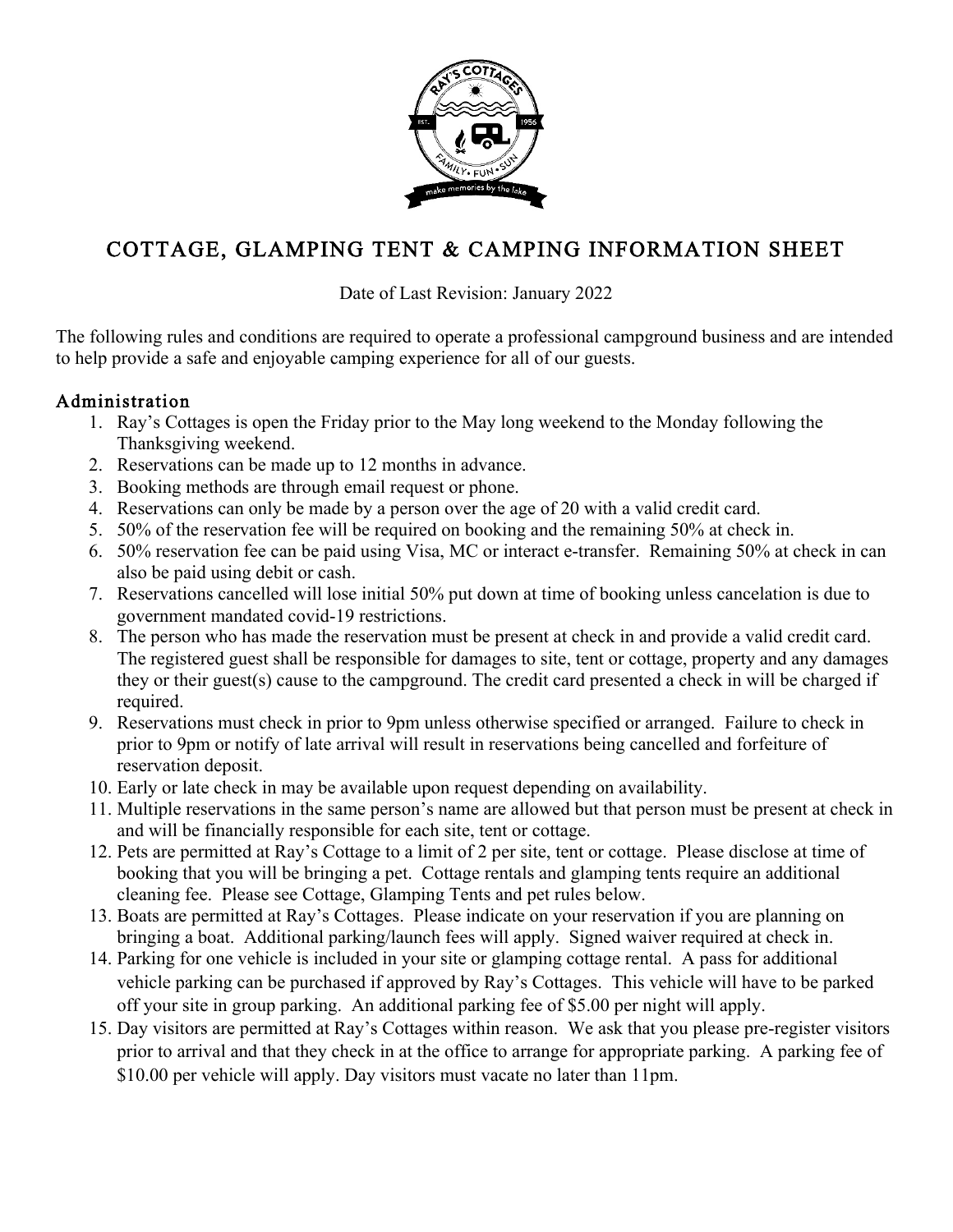# Overnight Camping Rules

- 1. Check In 1pm, Check Out 11am.
- 2. No more than 4 people are permitted per transient tent camping site, unless these people comprise a single family of parents and children under 18 years old. Each site is allowed one sleeping tent and one dining tent.
- 3. No more than 6 people are permitted per transient trailer camping site, unless these people comprise a single family of parents and children under 18 years old. Sleeping tents are prohibited on trailer camping **sites**.
- 4. During high season (July 1<sup>st</sup>, 2022 September 3<sup>rd</sup>, 2022) a two-night minimum is required for weekends and a three-night minimum for long weekends.

#### 5. Generators are prohibited.

6. On check out it is expected your site will be left how you found it. Garbage and recycling should be deposited in dumpster and sorted at recycling center.

## Glamping Tent Rules

- 1. Check in 3pm, Check out 11am.
- 2. No more than 4 people are permitted in glamping tents.
- 3. There is a two night minimum for glamping tents except for long weekends where the minimum is three nights.
- 4. Pets are permitted in glamping tents to a maximum of 2 pets per site. An additional cleaning fee of \$25.00 per pet will apply regardless of length of stay.
- 5. Glamping tents do not have hydro, running water or private washrooms. Communal washrooms with shower facilities, dish washing station, charging station for electronic devices and potable water taps are within close proximity to tent locations.
- 6. Sleeping tents are prohibited on glamping tent sites.
- 7. No smoking or vaping is allowed inside of glamping tents.
- 8. It is expected that on check out glamping tents will be left as you found them. This includes having garbage and recycling taken to drop off area and general cleanliness.

# Cottage Rules

- 1. Check In 3pm, Check Out 11am.
- 2. No more than 2 people are permitted in studio cottages.
- 3. No more than 4 people are permitted in one- and two-bedroom cottages. Some consideration will be given for 6 people in two-bedroom glamping cottages under the right circumstances. Please request permission when booking. Additional fees will apply.
- 4. During high season (July  $1^{st}$ , 2022 September  $3^{rd}$ , 2022) glamping cottage rentals will be weekly, running Friday to Friday for Orange, Purple, Red and Glamping Trailer and Saturday to Saturday for Blue, Grey, Yellow and White. During the low season there is a two-night minimum for week day and weekend rentals and a three-night minimum for long weekends.
- 5. All cottages are equipped with a two piece washroom and an outdoor shower unless otherwise stated in their description on the Cottages and Rates page. Cottages have access to the communal washroom with indoor showers.
- 6. Pets are permitted in glamping cottages to a maximum of 2 dogs per cottage. An additional cleaning fee of \$50.00 per dog will apply regardless of length of stay.
- 7. Sleeping tents are prohibited on cottage sites.
- 8. No smoking or vaping is allowed inside of cottages.
- 9. It is expected that on check out cottages will be left as you found them. This includes having dishes done and general cleanliness.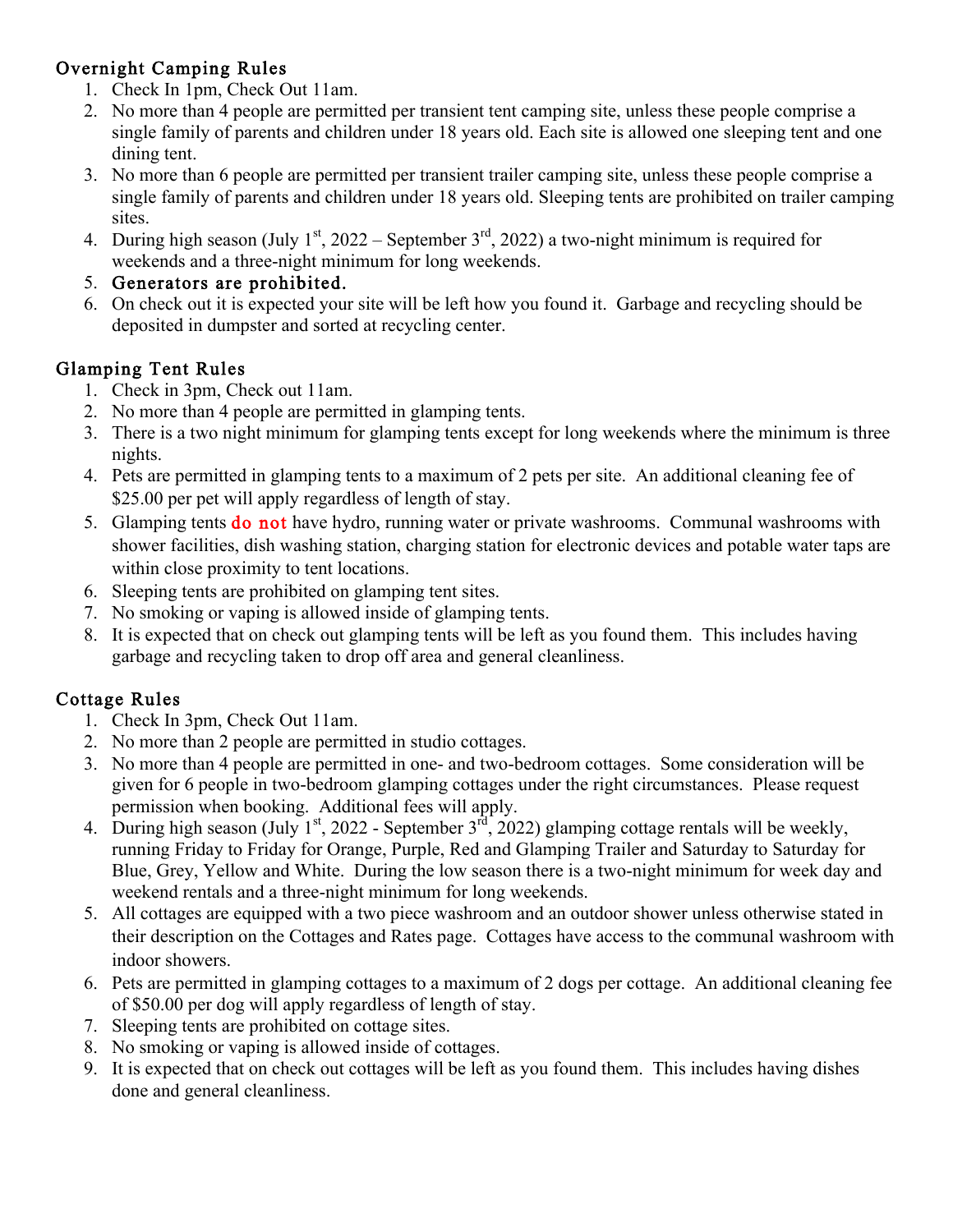# Use of Site and Common Areas.

- 1. Swimming is at own risk. No lifeguards on duty. No swimming after dusk.
- 2. Communal washrooms are maintained and cleaned regularly. We ask that you respect this common space and notify staff if attention is required. DISHWASHING IN BATHROOM SINKS IS STRICTLY PROHIBITED!!
- 3. Please be responsible when driving in the campground. Driving slowly is not only for safety but also helps to keep dust down during dry months.
- 4. Firearms of any kind including BB, pellet or CO2 are strictly prohibited.
- 5. The cottage at the south west tip of the campground surrounded by fencing is private property. Please refrain from walking on the property or using their shoreline.

#### Pets

- 1. No more than two pets are permitted per site, tent or cottage.
- 2. Occupants are expected to clean up after their own pets.
- 3. Dogs must always be kept on a leash. Cats or other pets are not permitted to free roam on the property under any circumstances.
- 4. Pets should never be left alone on your site, tent or cottage.
- 5. If noise is a problem, or your pet is offensive in any way to other campers, Ray's Cottages reserves the right to ask you to remove your pet from the campground.

#### Noise

- 1. Please be considerate of your neighbours. Quiet time is from 11pm to 8am. All activities must cease at 11pm, which includes radios. Visitors must leave by 11pm. Excessive noise at any time will not be tolerated. Grounds are monitored but we ask if you have issues with noise or obnoxious behaviour, to please report it to the office immediately.
- 2. Firecrackers and fireworks are prohibited unless approved by Ray's Cottages.

#### Supervision of Minors

- 1. Swimming areas are off limits after dusk.
- 2. The campground does not provide lifeguards at swimming areas or attendants at recreation areas. Parents or guardians are responsible for the supervision of their own children.
- 3. Those under the age of 18 years must have a responsible parent or their agent who is not less than 18 years of age on the campground premises at all times.

#### Visitors

- 1. We ask that all visitors be pre-registered prior to arrival and that they please check in at the office to arrange for appropriate parking.
- 2. Day visitors must leave by 11pm.
- 3. Remember that you are responsible for the conduct of your guests and that minors must be supervised.

## Campfires and Firewood

- 1. Fires are only permitted with in designated fire pit areas. Please keep fires moderate in size and never unattended. Thoroughly douse fires when unattended.
- 2. Campfire wood is for sale at Ray's Cottages. We do not restrict you from bringing in outside wood but we ask that you consider the risk to the local environment by bringing in wood from other areas. Please purchase wood locally.
- 3. No removal or damage to live or dead trees is permitted.
- 4. Campfires are not permitted during a burn ban. If a burn ban is on a notice will be posted at the office.